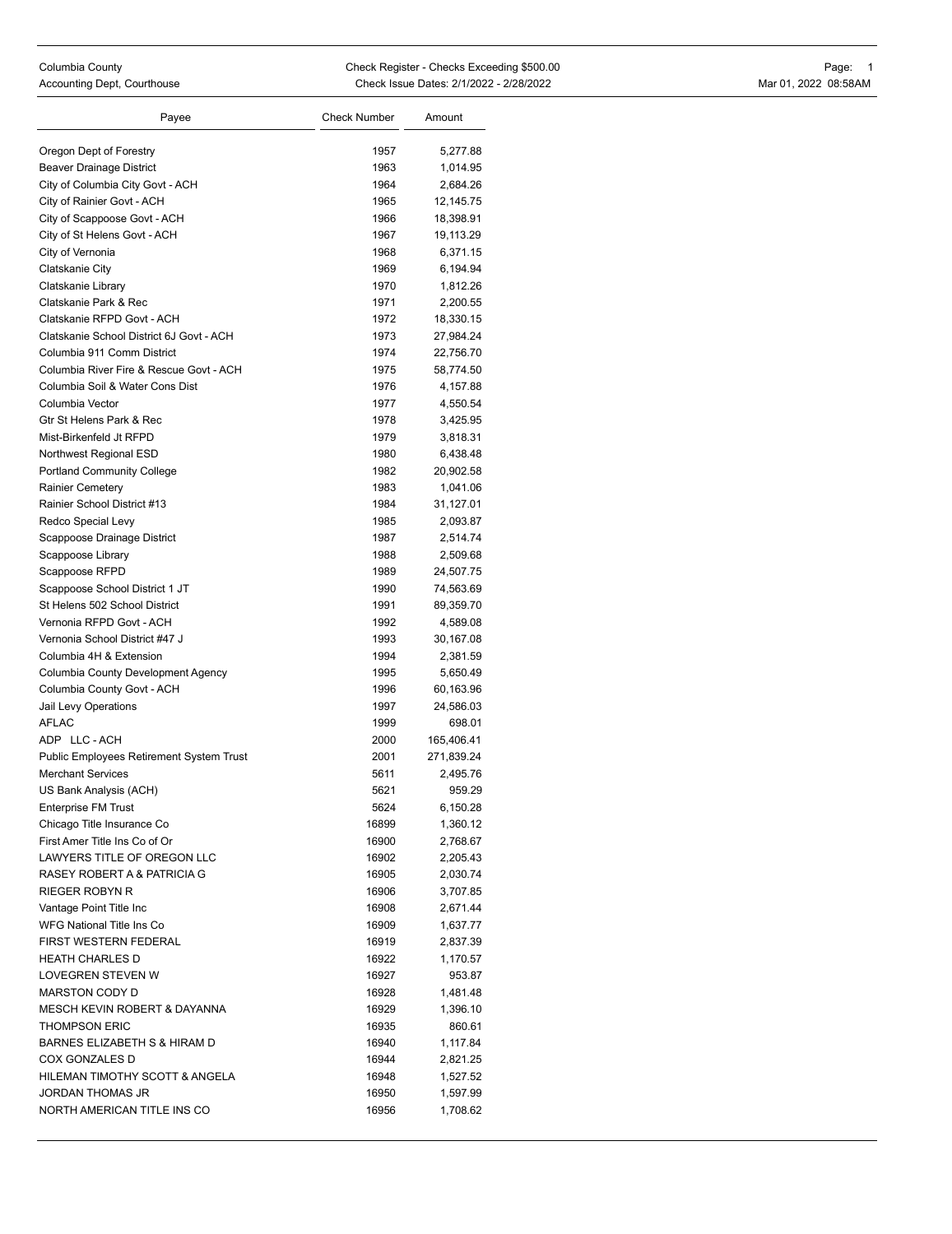| Payee                                                      | <b>Check Number</b> | Amount               |
|------------------------------------------------------------|---------------------|----------------------|
|                                                            |                     |                      |
| RILEY JOSEPH E                                             | 16957               | 4,130.10             |
| ROD THOMPSON & SON LLC<br>SCHALLER LOREN & WALTERS AUGUST  | 16958               | 810.33               |
|                                                            | 16960               | 1,723.43             |
| ServiceLink Title Co                                       | 16962<br>16964      | 1,995.62             |
| <b>THOMPSON ERIC</b>                                       |                     | 668.68               |
| <b>BIRD ARLYN S</b>                                        | 16968               | 2,042.57             |
| <b>AFSCME Oregon Council 75</b><br>AFSCME Union Local #697 | 146520              | 3,462.72             |
|                                                            | 146521              | 1,205.22             |
| Allegiance Benefit Plan Management- Inc<br>C.C.D.S.A.      | 146522<br>146524    | 4,894.28<br>3,120.00 |
| Kaiser Foundation Health Plan                              | 146527              | 318,449.63           |
| Mutual of Omaha                                            | 146528              | 6,671.33             |
| Nationwide Retirement Solution                             | 146529              | 38,379.44            |
| Principal Life Insurance Company                           | 146531              | 12,107.22            |
| Willamette Dental Insurance Inc                            | 146535              | 5,355.50             |
| ADP-LLC                                                    | 146537              | 2,850.82             |
| American Traffic Safety Materials, Inc.                    | 146539              | 2,249.25             |
| CalPortland Company                                        | 146542              | 7,755.70             |
| Canon Financial Services- Inc                              | 146543              | 3,617.79             |
| <b>Cardinal Staffing Services</b>                          | 146544              | 10,882.89            |
| <b>CDW Government-Inc</b>                                  | 146545              | 1,241.47             |
| Cenveo                                                     | 146548              | 4,387.50             |
| City of St Helens - Water Dept.                            | 146550              | 1,760.12             |
| <b>Clatskanie Foundation</b>                               | 146552              | 378,695.40           |
| Columbia Humane Society                                    | 146554              | 1,186.63             |
| Columbia Pac.Economic Dev.Dist                             | 146555              | 25,000.00            |
| Comcast Cable City of Industry                             | 146558              | 538.68               |
| Cowlitz County Juvenile Dept.                              | 146560              | 4,623.00             |
| Cowlitz River Rigging- Inc                                 | 146561              | 4,196.67             |
| Dept of Administrative Service                             | 146564              | 1,210.60             |
| <b>ESRI</b> Inc                                            | 146565              | 11,600.00            |
| Gilliam County Road Dept                                   | 146569              | 18,000.00            |
| Jackson Group Peterbilt, Inc.                              | 146573              | 6,149.94             |
| Knife River                                                | 146574              | 14,489.22            |
| Lakeside Industries                                        | 146575              | 1,393.58             |
| Les Schwab Warehouse Center                                | 146577              | 2,923.42             |
| Northside Trucks & Equipment                               | 146578              | 1,392.13             |
| <b>NW Natural Gas</b>                                      | 146579              | 1,973.18             |
| <b>Patrick Provins Trucking</b>                            | 146582              | 3,120.00             |
| PLATT                                                      | 146587              | 667.22               |
| Point and Pay                                              | 146588              | 872.00               |
| PumpTech, LLC                                              | 146590              | 2,883.00             |
| Ramos Yard Maintenance LLC                                 | 146592              | 1,200.00             |
| St Helens Auto Center                                      | 146600              | 918.57               |
| Summit Supply LLC                                          | 146603              | 1,065.50             |
| Sunset Auto Parts Inc                                      | 146604              | 1,845.91             |
| <b>Sunset Equipment</b>                                    | 146605              | 2,690.57             |
| <b>Tangent Computers</b>                                   | 146607              | 545.00               |
| <b>TFT Construction-Inc</b>                                | 146608              | 31,573.50            |
| <b>Tillamook County Transportation District</b>            | 146611              | 3,000.00             |
| <b>Trinity Services Group Inc</b>                          | 146613              | 16,137.75            |
| Trotter & Morton Facility Svc of PNW                       | 146614              | 2,445.00             |
| <b>Verizon Wireless</b>                                    | 146617              | 1,002.94             |
| Vernonia Auto Parts                                        | 146618              | 628.73               |
| Wilcox & Flegel                                            | 146623              | 817.93               |
| Ziply Fiber LLC                                            | 146624              | 624.60               |
| Pesio, Cody                                                | 146625              | 4,082.54             |
| Ace Hardware                                               | 146627              | 645.62               |
|                                                            |                     |                      |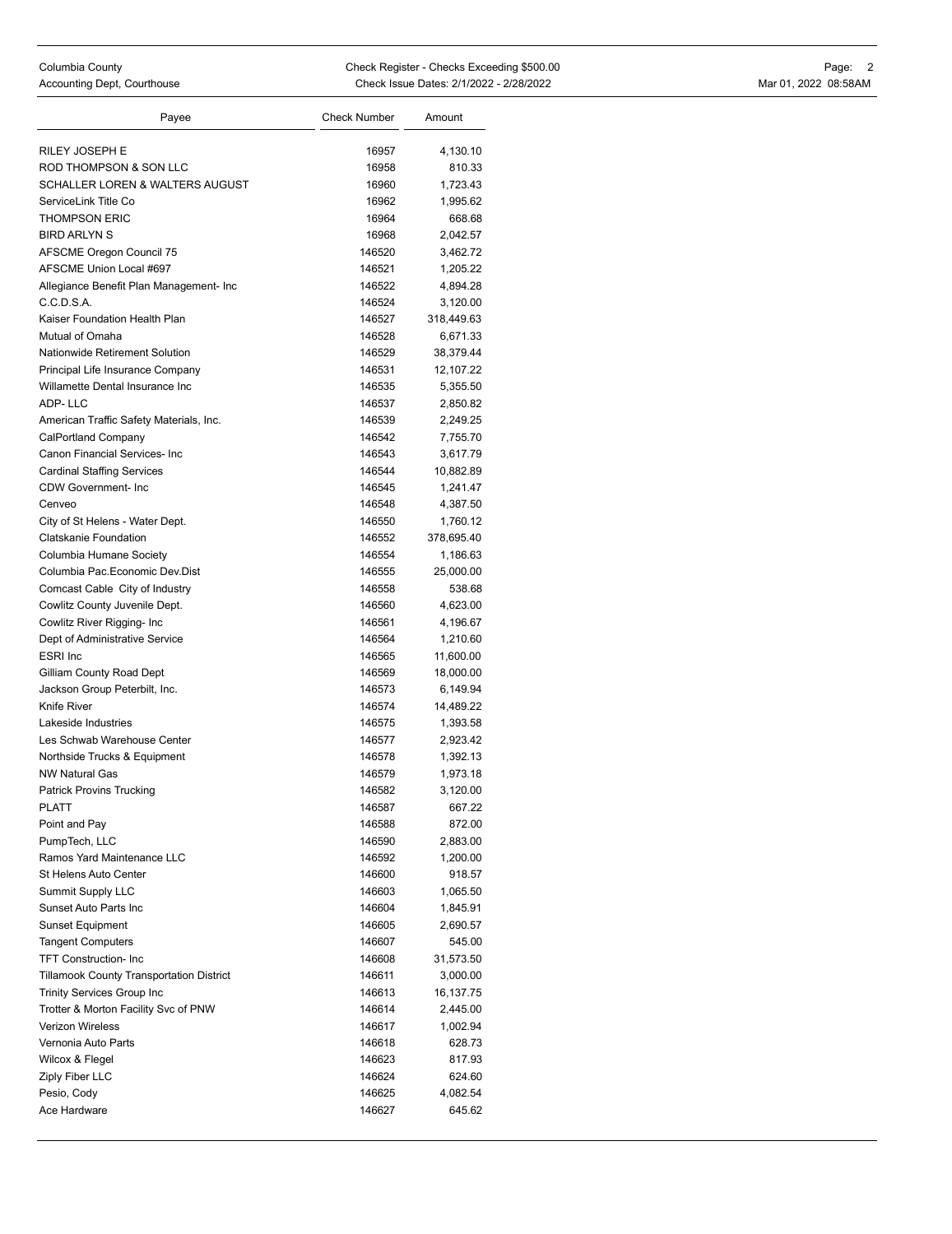| <b>Bemis Printing</b><br>146630<br>631.00<br>Canon Financial Services- Inc<br>2.112.52<br>146631<br><b>Cardinal Staffing Services</b><br>146633<br>15,799.15<br>City of St Helens - Water Dept.<br>146638<br>9,189.10<br><b>Community Action Team</b><br>146644<br>22,217.41<br>DCBS-Fiscal Svs/Bldg Codes Div<br>146651<br>9,832.29<br>Ecolab Inc.<br>146652<br>631.47<br>Feltons' Heating & Cooling- Inc<br>146654<br>7,530.00<br>Hudson Garbage Service - 2046<br>146659<br>613.47<br>Keefe Commissary Network<br>146663<br>2,467.86<br>McKesson Medical-Surg Gov Sol LLC<br>146667<br>624.88<br>Ogletree, Deakins, Nash, Smoak & Stewart<br>146670<br>875.00<br>Oregon Dept of Environmental Quality<br>146671<br>1,200.00<br>Oregonian Media Group<br>146672<br>2,408.69<br>Pamplin Media Group<br>146673<br>1,672.00<br>Pape, Kenworth<br>146674<br>569.68<br>PTG of Portland<br>146679<br>2,234.82<br>Securus Technologies- Inc<br>146681<br>2,500.00<br><b>St Helens School District</b><br>146683<br>967.00<br>Summit Supply LLC<br>146684<br>1,633.25<br><b>Superior Tire Service</b><br>146686<br>1,020.00<br>Thomson Reuters - West Payment Center<br>883.30<br>146687<br><b>Trinity Services Group Inc</b><br>146689<br>8,028.80<br>Wasco County Landfill, Inc.<br>146691<br>65,200.83<br>Wellpath LLC<br>146692<br>62,607.60<br>Wilcox & Flegel<br>146693<br>6,168.73<br>Winterbrook Planning<br>146694<br>14,050.90<br>Rainier Drainage Improvement Co<br>146695<br>26,634.00<br>American Property Management<br>146696<br>5,828.25<br><b>AT&amp;T Mobility</b><br>146698<br>2,682.15<br>Blue Heron Septic & Drain Service- Inc<br>146699<br>600.00<br><b>Cardinal Staffing Services</b><br>146702<br>16,632.03<br>Caselle-Inc<br>146703<br>1,975.00<br>CenturyLink, Seattle<br>146704<br>1,011.76<br>Cintas<br>146705<br>2,178.64<br>Columbia Comm. Mental Health<br>146708<br>10,000.00<br>Columbia River PUD<br>146711<br>805.14<br>Comcast Cable City of Industry<br>146712<br>726.48<br><b>Comcast Corporation</b><br>146713<br>3,684.93<br>146715<br>1,782.45<br>Country Media- Inc<br>Dahlgren's Do It Best Builder's Supply<br>146716<br>946.88<br>Department of Administrative Services<br>146717<br>283,083.71<br>DERO<br>146718<br>6,161.25<br>Eagle Star Rock Products LLC<br>146719<br>2,117.67<br>Ecolab Inc.<br>146720<br>693.08<br>EnviroTech Services Inc<br>146721<br>6,015.23<br>Ferguson Enterprises Inc #3007<br>146722<br>1,077.68<br>Hudson Garbage Service - 2046<br>146724<br>3,241.48<br><b>Hudson Portable Toilet Service</b><br>146725<br>1,334.50<br>Keefe Commissary Network<br>146727<br>1,689.96<br>L.N. Curtis and Sons<br>146728<br>1,081.03<br>Lawrence Oil Company<br>146729<br>5,092.56<br>Legislative Counsel<br>146730<br>1,420.00<br><b>LS Networks</b><br>146732<br>619.50<br><b>NW Natural Gas</b><br>531.11<br>146735<br>Office Depot<br>146736<br>1,358.78<br>Old Jack Properties, Inc.<br>146737<br>1,470.06<br>Pape Machinery Inc<br>146741<br>8,213.27 | Payee | Check Number | Amount |
|----------------------------------------------------------------------------------------------------------------------------------------------------------------------------------------------------------------------------------------------------------------------------------------------------------------------------------------------------------------------------------------------------------------------------------------------------------------------------------------------------------------------------------------------------------------------------------------------------------------------------------------------------------------------------------------------------------------------------------------------------------------------------------------------------------------------------------------------------------------------------------------------------------------------------------------------------------------------------------------------------------------------------------------------------------------------------------------------------------------------------------------------------------------------------------------------------------------------------------------------------------------------------------------------------------------------------------------------------------------------------------------------------------------------------------------------------------------------------------------------------------------------------------------------------------------------------------------------------------------------------------------------------------------------------------------------------------------------------------------------------------------------------------------------------------------------------------------------------------------------------------------------------------------------------------------------------------------------------------------------------------------------------------------------------------------------------------------------------------------------------------------------------------------------------------------------------------------------------------------------------------------------------------------------------------------------------------------------------------------------------------------------------------------------------------------------------------------------------------------------------------------------------------------------------------------------------------------------------------------------------------------------------------------------------------------------------------------------------------------------------------------------------------------------------------------------------------------------------------------------------------------------------------------------------------------------------------------------------------------------------------------------|-------|--------------|--------|
|                                                                                                                                                                                                                                                                                                                                                                                                                                                                                                                                                                                                                                                                                                                                                                                                                                                                                                                                                                                                                                                                                                                                                                                                                                                                                                                                                                                                                                                                                                                                                                                                                                                                                                                                                                                                                                                                                                                                                                                                                                                                                                                                                                                                                                                                                                                                                                                                                                                                                                                                                                                                                                                                                                                                                                                                                                                                                                                                                                                                                      |       |              |        |
|                                                                                                                                                                                                                                                                                                                                                                                                                                                                                                                                                                                                                                                                                                                                                                                                                                                                                                                                                                                                                                                                                                                                                                                                                                                                                                                                                                                                                                                                                                                                                                                                                                                                                                                                                                                                                                                                                                                                                                                                                                                                                                                                                                                                                                                                                                                                                                                                                                                                                                                                                                                                                                                                                                                                                                                                                                                                                                                                                                                                                      |       |              |        |
|                                                                                                                                                                                                                                                                                                                                                                                                                                                                                                                                                                                                                                                                                                                                                                                                                                                                                                                                                                                                                                                                                                                                                                                                                                                                                                                                                                                                                                                                                                                                                                                                                                                                                                                                                                                                                                                                                                                                                                                                                                                                                                                                                                                                                                                                                                                                                                                                                                                                                                                                                                                                                                                                                                                                                                                                                                                                                                                                                                                                                      |       |              |        |
|                                                                                                                                                                                                                                                                                                                                                                                                                                                                                                                                                                                                                                                                                                                                                                                                                                                                                                                                                                                                                                                                                                                                                                                                                                                                                                                                                                                                                                                                                                                                                                                                                                                                                                                                                                                                                                                                                                                                                                                                                                                                                                                                                                                                                                                                                                                                                                                                                                                                                                                                                                                                                                                                                                                                                                                                                                                                                                                                                                                                                      |       |              |        |
|                                                                                                                                                                                                                                                                                                                                                                                                                                                                                                                                                                                                                                                                                                                                                                                                                                                                                                                                                                                                                                                                                                                                                                                                                                                                                                                                                                                                                                                                                                                                                                                                                                                                                                                                                                                                                                                                                                                                                                                                                                                                                                                                                                                                                                                                                                                                                                                                                                                                                                                                                                                                                                                                                                                                                                                                                                                                                                                                                                                                                      |       |              |        |
|                                                                                                                                                                                                                                                                                                                                                                                                                                                                                                                                                                                                                                                                                                                                                                                                                                                                                                                                                                                                                                                                                                                                                                                                                                                                                                                                                                                                                                                                                                                                                                                                                                                                                                                                                                                                                                                                                                                                                                                                                                                                                                                                                                                                                                                                                                                                                                                                                                                                                                                                                                                                                                                                                                                                                                                                                                                                                                                                                                                                                      |       |              |        |
|                                                                                                                                                                                                                                                                                                                                                                                                                                                                                                                                                                                                                                                                                                                                                                                                                                                                                                                                                                                                                                                                                                                                                                                                                                                                                                                                                                                                                                                                                                                                                                                                                                                                                                                                                                                                                                                                                                                                                                                                                                                                                                                                                                                                                                                                                                                                                                                                                                                                                                                                                                                                                                                                                                                                                                                                                                                                                                                                                                                                                      |       |              |        |
|                                                                                                                                                                                                                                                                                                                                                                                                                                                                                                                                                                                                                                                                                                                                                                                                                                                                                                                                                                                                                                                                                                                                                                                                                                                                                                                                                                                                                                                                                                                                                                                                                                                                                                                                                                                                                                                                                                                                                                                                                                                                                                                                                                                                                                                                                                                                                                                                                                                                                                                                                                                                                                                                                                                                                                                                                                                                                                                                                                                                                      |       |              |        |
|                                                                                                                                                                                                                                                                                                                                                                                                                                                                                                                                                                                                                                                                                                                                                                                                                                                                                                                                                                                                                                                                                                                                                                                                                                                                                                                                                                                                                                                                                                                                                                                                                                                                                                                                                                                                                                                                                                                                                                                                                                                                                                                                                                                                                                                                                                                                                                                                                                                                                                                                                                                                                                                                                                                                                                                                                                                                                                                                                                                                                      |       |              |        |
|                                                                                                                                                                                                                                                                                                                                                                                                                                                                                                                                                                                                                                                                                                                                                                                                                                                                                                                                                                                                                                                                                                                                                                                                                                                                                                                                                                                                                                                                                                                                                                                                                                                                                                                                                                                                                                                                                                                                                                                                                                                                                                                                                                                                                                                                                                                                                                                                                                                                                                                                                                                                                                                                                                                                                                                                                                                                                                                                                                                                                      |       |              |        |
|                                                                                                                                                                                                                                                                                                                                                                                                                                                                                                                                                                                                                                                                                                                                                                                                                                                                                                                                                                                                                                                                                                                                                                                                                                                                                                                                                                                                                                                                                                                                                                                                                                                                                                                                                                                                                                                                                                                                                                                                                                                                                                                                                                                                                                                                                                                                                                                                                                                                                                                                                                                                                                                                                                                                                                                                                                                                                                                                                                                                                      |       |              |        |
|                                                                                                                                                                                                                                                                                                                                                                                                                                                                                                                                                                                                                                                                                                                                                                                                                                                                                                                                                                                                                                                                                                                                                                                                                                                                                                                                                                                                                                                                                                                                                                                                                                                                                                                                                                                                                                                                                                                                                                                                                                                                                                                                                                                                                                                                                                                                                                                                                                                                                                                                                                                                                                                                                                                                                                                                                                                                                                                                                                                                                      |       |              |        |
|                                                                                                                                                                                                                                                                                                                                                                                                                                                                                                                                                                                                                                                                                                                                                                                                                                                                                                                                                                                                                                                                                                                                                                                                                                                                                                                                                                                                                                                                                                                                                                                                                                                                                                                                                                                                                                                                                                                                                                                                                                                                                                                                                                                                                                                                                                                                                                                                                                                                                                                                                                                                                                                                                                                                                                                                                                                                                                                                                                                                                      |       |              |        |
|                                                                                                                                                                                                                                                                                                                                                                                                                                                                                                                                                                                                                                                                                                                                                                                                                                                                                                                                                                                                                                                                                                                                                                                                                                                                                                                                                                                                                                                                                                                                                                                                                                                                                                                                                                                                                                                                                                                                                                                                                                                                                                                                                                                                                                                                                                                                                                                                                                                                                                                                                                                                                                                                                                                                                                                                                                                                                                                                                                                                                      |       |              |        |
|                                                                                                                                                                                                                                                                                                                                                                                                                                                                                                                                                                                                                                                                                                                                                                                                                                                                                                                                                                                                                                                                                                                                                                                                                                                                                                                                                                                                                                                                                                                                                                                                                                                                                                                                                                                                                                                                                                                                                                                                                                                                                                                                                                                                                                                                                                                                                                                                                                                                                                                                                                                                                                                                                                                                                                                                                                                                                                                                                                                                                      |       |              |        |
|                                                                                                                                                                                                                                                                                                                                                                                                                                                                                                                                                                                                                                                                                                                                                                                                                                                                                                                                                                                                                                                                                                                                                                                                                                                                                                                                                                                                                                                                                                                                                                                                                                                                                                                                                                                                                                                                                                                                                                                                                                                                                                                                                                                                                                                                                                                                                                                                                                                                                                                                                                                                                                                                                                                                                                                                                                                                                                                                                                                                                      |       |              |        |
|                                                                                                                                                                                                                                                                                                                                                                                                                                                                                                                                                                                                                                                                                                                                                                                                                                                                                                                                                                                                                                                                                                                                                                                                                                                                                                                                                                                                                                                                                                                                                                                                                                                                                                                                                                                                                                                                                                                                                                                                                                                                                                                                                                                                                                                                                                                                                                                                                                                                                                                                                                                                                                                                                                                                                                                                                                                                                                                                                                                                                      |       |              |        |
|                                                                                                                                                                                                                                                                                                                                                                                                                                                                                                                                                                                                                                                                                                                                                                                                                                                                                                                                                                                                                                                                                                                                                                                                                                                                                                                                                                                                                                                                                                                                                                                                                                                                                                                                                                                                                                                                                                                                                                                                                                                                                                                                                                                                                                                                                                                                                                                                                                                                                                                                                                                                                                                                                                                                                                                                                                                                                                                                                                                                                      |       |              |        |
|                                                                                                                                                                                                                                                                                                                                                                                                                                                                                                                                                                                                                                                                                                                                                                                                                                                                                                                                                                                                                                                                                                                                                                                                                                                                                                                                                                                                                                                                                                                                                                                                                                                                                                                                                                                                                                                                                                                                                                                                                                                                                                                                                                                                                                                                                                                                                                                                                                                                                                                                                                                                                                                                                                                                                                                                                                                                                                                                                                                                                      |       |              |        |
|                                                                                                                                                                                                                                                                                                                                                                                                                                                                                                                                                                                                                                                                                                                                                                                                                                                                                                                                                                                                                                                                                                                                                                                                                                                                                                                                                                                                                                                                                                                                                                                                                                                                                                                                                                                                                                                                                                                                                                                                                                                                                                                                                                                                                                                                                                                                                                                                                                                                                                                                                                                                                                                                                                                                                                                                                                                                                                                                                                                                                      |       |              |        |
|                                                                                                                                                                                                                                                                                                                                                                                                                                                                                                                                                                                                                                                                                                                                                                                                                                                                                                                                                                                                                                                                                                                                                                                                                                                                                                                                                                                                                                                                                                                                                                                                                                                                                                                                                                                                                                                                                                                                                                                                                                                                                                                                                                                                                                                                                                                                                                                                                                                                                                                                                                                                                                                                                                                                                                                                                                                                                                                                                                                                                      |       |              |        |
|                                                                                                                                                                                                                                                                                                                                                                                                                                                                                                                                                                                                                                                                                                                                                                                                                                                                                                                                                                                                                                                                                                                                                                                                                                                                                                                                                                                                                                                                                                                                                                                                                                                                                                                                                                                                                                                                                                                                                                                                                                                                                                                                                                                                                                                                                                                                                                                                                                                                                                                                                                                                                                                                                                                                                                                                                                                                                                                                                                                                                      |       |              |        |
|                                                                                                                                                                                                                                                                                                                                                                                                                                                                                                                                                                                                                                                                                                                                                                                                                                                                                                                                                                                                                                                                                                                                                                                                                                                                                                                                                                                                                                                                                                                                                                                                                                                                                                                                                                                                                                                                                                                                                                                                                                                                                                                                                                                                                                                                                                                                                                                                                                                                                                                                                                                                                                                                                                                                                                                                                                                                                                                                                                                                                      |       |              |        |
|                                                                                                                                                                                                                                                                                                                                                                                                                                                                                                                                                                                                                                                                                                                                                                                                                                                                                                                                                                                                                                                                                                                                                                                                                                                                                                                                                                                                                                                                                                                                                                                                                                                                                                                                                                                                                                                                                                                                                                                                                                                                                                                                                                                                                                                                                                                                                                                                                                                                                                                                                                                                                                                                                                                                                                                                                                                                                                                                                                                                                      |       |              |        |
|                                                                                                                                                                                                                                                                                                                                                                                                                                                                                                                                                                                                                                                                                                                                                                                                                                                                                                                                                                                                                                                                                                                                                                                                                                                                                                                                                                                                                                                                                                                                                                                                                                                                                                                                                                                                                                                                                                                                                                                                                                                                                                                                                                                                                                                                                                                                                                                                                                                                                                                                                                                                                                                                                                                                                                                                                                                                                                                                                                                                                      |       |              |        |
|                                                                                                                                                                                                                                                                                                                                                                                                                                                                                                                                                                                                                                                                                                                                                                                                                                                                                                                                                                                                                                                                                                                                                                                                                                                                                                                                                                                                                                                                                                                                                                                                                                                                                                                                                                                                                                                                                                                                                                                                                                                                                                                                                                                                                                                                                                                                                                                                                                                                                                                                                                                                                                                                                                                                                                                                                                                                                                                                                                                                                      |       |              |        |
|                                                                                                                                                                                                                                                                                                                                                                                                                                                                                                                                                                                                                                                                                                                                                                                                                                                                                                                                                                                                                                                                                                                                                                                                                                                                                                                                                                                                                                                                                                                                                                                                                                                                                                                                                                                                                                                                                                                                                                                                                                                                                                                                                                                                                                                                                                                                                                                                                                                                                                                                                                                                                                                                                                                                                                                                                                                                                                                                                                                                                      |       |              |        |
|                                                                                                                                                                                                                                                                                                                                                                                                                                                                                                                                                                                                                                                                                                                                                                                                                                                                                                                                                                                                                                                                                                                                                                                                                                                                                                                                                                                                                                                                                                                                                                                                                                                                                                                                                                                                                                                                                                                                                                                                                                                                                                                                                                                                                                                                                                                                                                                                                                                                                                                                                                                                                                                                                                                                                                                                                                                                                                                                                                                                                      |       |              |        |
|                                                                                                                                                                                                                                                                                                                                                                                                                                                                                                                                                                                                                                                                                                                                                                                                                                                                                                                                                                                                                                                                                                                                                                                                                                                                                                                                                                                                                                                                                                                                                                                                                                                                                                                                                                                                                                                                                                                                                                                                                                                                                                                                                                                                                                                                                                                                                                                                                                                                                                                                                                                                                                                                                                                                                                                                                                                                                                                                                                                                                      |       |              |        |
|                                                                                                                                                                                                                                                                                                                                                                                                                                                                                                                                                                                                                                                                                                                                                                                                                                                                                                                                                                                                                                                                                                                                                                                                                                                                                                                                                                                                                                                                                                                                                                                                                                                                                                                                                                                                                                                                                                                                                                                                                                                                                                                                                                                                                                                                                                                                                                                                                                                                                                                                                                                                                                                                                                                                                                                                                                                                                                                                                                                                                      |       |              |        |
|                                                                                                                                                                                                                                                                                                                                                                                                                                                                                                                                                                                                                                                                                                                                                                                                                                                                                                                                                                                                                                                                                                                                                                                                                                                                                                                                                                                                                                                                                                                                                                                                                                                                                                                                                                                                                                                                                                                                                                                                                                                                                                                                                                                                                                                                                                                                                                                                                                                                                                                                                                                                                                                                                                                                                                                                                                                                                                                                                                                                                      |       |              |        |
|                                                                                                                                                                                                                                                                                                                                                                                                                                                                                                                                                                                                                                                                                                                                                                                                                                                                                                                                                                                                                                                                                                                                                                                                                                                                                                                                                                                                                                                                                                                                                                                                                                                                                                                                                                                                                                                                                                                                                                                                                                                                                                                                                                                                                                                                                                                                                                                                                                                                                                                                                                                                                                                                                                                                                                                                                                                                                                                                                                                                                      |       |              |        |
|                                                                                                                                                                                                                                                                                                                                                                                                                                                                                                                                                                                                                                                                                                                                                                                                                                                                                                                                                                                                                                                                                                                                                                                                                                                                                                                                                                                                                                                                                                                                                                                                                                                                                                                                                                                                                                                                                                                                                                                                                                                                                                                                                                                                                                                                                                                                                                                                                                                                                                                                                                                                                                                                                                                                                                                                                                                                                                                                                                                                                      |       |              |        |
|                                                                                                                                                                                                                                                                                                                                                                                                                                                                                                                                                                                                                                                                                                                                                                                                                                                                                                                                                                                                                                                                                                                                                                                                                                                                                                                                                                                                                                                                                                                                                                                                                                                                                                                                                                                                                                                                                                                                                                                                                                                                                                                                                                                                                                                                                                                                                                                                                                                                                                                                                                                                                                                                                                                                                                                                                                                                                                                                                                                                                      |       |              |        |
|                                                                                                                                                                                                                                                                                                                                                                                                                                                                                                                                                                                                                                                                                                                                                                                                                                                                                                                                                                                                                                                                                                                                                                                                                                                                                                                                                                                                                                                                                                                                                                                                                                                                                                                                                                                                                                                                                                                                                                                                                                                                                                                                                                                                                                                                                                                                                                                                                                                                                                                                                                                                                                                                                                                                                                                                                                                                                                                                                                                                                      |       |              |        |
|                                                                                                                                                                                                                                                                                                                                                                                                                                                                                                                                                                                                                                                                                                                                                                                                                                                                                                                                                                                                                                                                                                                                                                                                                                                                                                                                                                                                                                                                                                                                                                                                                                                                                                                                                                                                                                                                                                                                                                                                                                                                                                                                                                                                                                                                                                                                                                                                                                                                                                                                                                                                                                                                                                                                                                                                                                                                                                                                                                                                                      |       |              |        |
|                                                                                                                                                                                                                                                                                                                                                                                                                                                                                                                                                                                                                                                                                                                                                                                                                                                                                                                                                                                                                                                                                                                                                                                                                                                                                                                                                                                                                                                                                                                                                                                                                                                                                                                                                                                                                                                                                                                                                                                                                                                                                                                                                                                                                                                                                                                                                                                                                                                                                                                                                                                                                                                                                                                                                                                                                                                                                                                                                                                                                      |       |              |        |
|                                                                                                                                                                                                                                                                                                                                                                                                                                                                                                                                                                                                                                                                                                                                                                                                                                                                                                                                                                                                                                                                                                                                                                                                                                                                                                                                                                                                                                                                                                                                                                                                                                                                                                                                                                                                                                                                                                                                                                                                                                                                                                                                                                                                                                                                                                                                                                                                                                                                                                                                                                                                                                                                                                                                                                                                                                                                                                                                                                                                                      |       |              |        |
|                                                                                                                                                                                                                                                                                                                                                                                                                                                                                                                                                                                                                                                                                                                                                                                                                                                                                                                                                                                                                                                                                                                                                                                                                                                                                                                                                                                                                                                                                                                                                                                                                                                                                                                                                                                                                                                                                                                                                                                                                                                                                                                                                                                                                                                                                                                                                                                                                                                                                                                                                                                                                                                                                                                                                                                                                                                                                                                                                                                                                      |       |              |        |
|                                                                                                                                                                                                                                                                                                                                                                                                                                                                                                                                                                                                                                                                                                                                                                                                                                                                                                                                                                                                                                                                                                                                                                                                                                                                                                                                                                                                                                                                                                                                                                                                                                                                                                                                                                                                                                                                                                                                                                                                                                                                                                                                                                                                                                                                                                                                                                                                                                                                                                                                                                                                                                                                                                                                                                                                                                                                                                                                                                                                                      |       |              |        |
|                                                                                                                                                                                                                                                                                                                                                                                                                                                                                                                                                                                                                                                                                                                                                                                                                                                                                                                                                                                                                                                                                                                                                                                                                                                                                                                                                                                                                                                                                                                                                                                                                                                                                                                                                                                                                                                                                                                                                                                                                                                                                                                                                                                                                                                                                                                                                                                                                                                                                                                                                                                                                                                                                                                                                                                                                                                                                                                                                                                                                      |       |              |        |
|                                                                                                                                                                                                                                                                                                                                                                                                                                                                                                                                                                                                                                                                                                                                                                                                                                                                                                                                                                                                                                                                                                                                                                                                                                                                                                                                                                                                                                                                                                                                                                                                                                                                                                                                                                                                                                                                                                                                                                                                                                                                                                                                                                                                                                                                                                                                                                                                                                                                                                                                                                                                                                                                                                                                                                                                                                                                                                                                                                                                                      |       |              |        |
|                                                                                                                                                                                                                                                                                                                                                                                                                                                                                                                                                                                                                                                                                                                                                                                                                                                                                                                                                                                                                                                                                                                                                                                                                                                                                                                                                                                                                                                                                                                                                                                                                                                                                                                                                                                                                                                                                                                                                                                                                                                                                                                                                                                                                                                                                                                                                                                                                                                                                                                                                                                                                                                                                                                                                                                                                                                                                                                                                                                                                      |       |              |        |
|                                                                                                                                                                                                                                                                                                                                                                                                                                                                                                                                                                                                                                                                                                                                                                                                                                                                                                                                                                                                                                                                                                                                                                                                                                                                                                                                                                                                                                                                                                                                                                                                                                                                                                                                                                                                                                                                                                                                                                                                                                                                                                                                                                                                                                                                                                                                                                                                                                                                                                                                                                                                                                                                                                                                                                                                                                                                                                                                                                                                                      |       |              |        |
|                                                                                                                                                                                                                                                                                                                                                                                                                                                                                                                                                                                                                                                                                                                                                                                                                                                                                                                                                                                                                                                                                                                                                                                                                                                                                                                                                                                                                                                                                                                                                                                                                                                                                                                                                                                                                                                                                                                                                                                                                                                                                                                                                                                                                                                                                                                                                                                                                                                                                                                                                                                                                                                                                                                                                                                                                                                                                                                                                                                                                      |       |              |        |
|                                                                                                                                                                                                                                                                                                                                                                                                                                                                                                                                                                                                                                                                                                                                                                                                                                                                                                                                                                                                                                                                                                                                                                                                                                                                                                                                                                                                                                                                                                                                                                                                                                                                                                                                                                                                                                                                                                                                                                                                                                                                                                                                                                                                                                                                                                                                                                                                                                                                                                                                                                                                                                                                                                                                                                                                                                                                                                                                                                                                                      |       |              |        |
|                                                                                                                                                                                                                                                                                                                                                                                                                                                                                                                                                                                                                                                                                                                                                                                                                                                                                                                                                                                                                                                                                                                                                                                                                                                                                                                                                                                                                                                                                                                                                                                                                                                                                                                                                                                                                                                                                                                                                                                                                                                                                                                                                                                                                                                                                                                                                                                                                                                                                                                                                                                                                                                                                                                                                                                                                                                                                                                                                                                                                      |       |              |        |
|                                                                                                                                                                                                                                                                                                                                                                                                                                                                                                                                                                                                                                                                                                                                                                                                                                                                                                                                                                                                                                                                                                                                                                                                                                                                                                                                                                                                                                                                                                                                                                                                                                                                                                                                                                                                                                                                                                                                                                                                                                                                                                                                                                                                                                                                                                                                                                                                                                                                                                                                                                                                                                                                                                                                                                                                                                                                                                                                                                                                                      |       |              |        |
|                                                                                                                                                                                                                                                                                                                                                                                                                                                                                                                                                                                                                                                                                                                                                                                                                                                                                                                                                                                                                                                                                                                                                                                                                                                                                                                                                                                                                                                                                                                                                                                                                                                                                                                                                                                                                                                                                                                                                                                                                                                                                                                                                                                                                                                                                                                                                                                                                                                                                                                                                                                                                                                                                                                                                                                                                                                                                                                                                                                                                      |       |              |        |
|                                                                                                                                                                                                                                                                                                                                                                                                                                                                                                                                                                                                                                                                                                                                                                                                                                                                                                                                                                                                                                                                                                                                                                                                                                                                                                                                                                                                                                                                                                                                                                                                                                                                                                                                                                                                                                                                                                                                                                                                                                                                                                                                                                                                                                                                                                                                                                                                                                                                                                                                                                                                                                                                                                                                                                                                                                                                                                                                                                                                                      |       |              |        |
|                                                                                                                                                                                                                                                                                                                                                                                                                                                                                                                                                                                                                                                                                                                                                                                                                                                                                                                                                                                                                                                                                                                                                                                                                                                                                                                                                                                                                                                                                                                                                                                                                                                                                                                                                                                                                                                                                                                                                                                                                                                                                                                                                                                                                                                                                                                                                                                                                                                                                                                                                                                                                                                                                                                                                                                                                                                                                                                                                                                                                      |       |              |        |
|                                                                                                                                                                                                                                                                                                                                                                                                                                                                                                                                                                                                                                                                                                                                                                                                                                                                                                                                                                                                                                                                                                                                                                                                                                                                                                                                                                                                                                                                                                                                                                                                                                                                                                                                                                                                                                                                                                                                                                                                                                                                                                                                                                                                                                                                                                                                                                                                                                                                                                                                                                                                                                                                                                                                                                                                                                                                                                                                                                                                                      |       |              |        |
|                                                                                                                                                                                                                                                                                                                                                                                                                                                                                                                                                                                                                                                                                                                                                                                                                                                                                                                                                                                                                                                                                                                                                                                                                                                                                                                                                                                                                                                                                                                                                                                                                                                                                                                                                                                                                                                                                                                                                                                                                                                                                                                                                                                                                                                                                                                                                                                                                                                                                                                                                                                                                                                                                                                                                                                                                                                                                                                                                                                                                      |       |              |        |
|                                                                                                                                                                                                                                                                                                                                                                                                                                                                                                                                                                                                                                                                                                                                                                                                                                                                                                                                                                                                                                                                                                                                                                                                                                                                                                                                                                                                                                                                                                                                                                                                                                                                                                                                                                                                                                                                                                                                                                                                                                                                                                                                                                                                                                                                                                                                                                                                                                                                                                                                                                                                                                                                                                                                                                                                                                                                                                                                                                                                                      |       |              |        |
|                                                                                                                                                                                                                                                                                                                                                                                                                                                                                                                                                                                                                                                                                                                                                                                                                                                                                                                                                                                                                                                                                                                                                                                                                                                                                                                                                                                                                                                                                                                                                                                                                                                                                                                                                                                                                                                                                                                                                                                                                                                                                                                                                                                                                                                                                                                                                                                                                                                                                                                                                                                                                                                                                                                                                                                                                                                                                                                                                                                                                      |       |              |        |
|                                                                                                                                                                                                                                                                                                                                                                                                                                                                                                                                                                                                                                                                                                                                                                                                                                                                                                                                                                                                                                                                                                                                                                                                                                                                                                                                                                                                                                                                                                                                                                                                                                                                                                                                                                                                                                                                                                                                                                                                                                                                                                                                                                                                                                                                                                                                                                                                                                                                                                                                                                                                                                                                                                                                                                                                                                                                                                                                                                                                                      |       |              |        |
|                                                                                                                                                                                                                                                                                                                                                                                                                                                                                                                                                                                                                                                                                                                                                                                                                                                                                                                                                                                                                                                                                                                                                                                                                                                                                                                                                                                                                                                                                                                                                                                                                                                                                                                                                                                                                                                                                                                                                                                                                                                                                                                                                                                                                                                                                                                                                                                                                                                                                                                                                                                                                                                                                                                                                                                                                                                                                                                                                                                                                      |       |              |        |
|                                                                                                                                                                                                                                                                                                                                                                                                                                                                                                                                                                                                                                                                                                                                                                                                                                                                                                                                                                                                                                                                                                                                                                                                                                                                                                                                                                                                                                                                                                                                                                                                                                                                                                                                                                                                                                                                                                                                                                                                                                                                                                                                                                                                                                                                                                                                                                                                                                                                                                                                                                                                                                                                                                                                                                                                                                                                                                                                                                                                                      |       |              |        |
|                                                                                                                                                                                                                                                                                                                                                                                                                                                                                                                                                                                                                                                                                                                                                                                                                                                                                                                                                                                                                                                                                                                                                                                                                                                                                                                                                                                                                                                                                                                                                                                                                                                                                                                                                                                                                                                                                                                                                                                                                                                                                                                                                                                                                                                                                                                                                                                                                                                                                                                                                                                                                                                                                                                                                                                                                                                                                                                                                                                                                      |       |              |        |
|                                                                                                                                                                                                                                                                                                                                                                                                                                                                                                                                                                                                                                                                                                                                                                                                                                                                                                                                                                                                                                                                                                                                                                                                                                                                                                                                                                                                                                                                                                                                                                                                                                                                                                                                                                                                                                                                                                                                                                                                                                                                                                                                                                                                                                                                                                                                                                                                                                                                                                                                                                                                                                                                                                                                                                                                                                                                                                                                                                                                                      |       |              |        |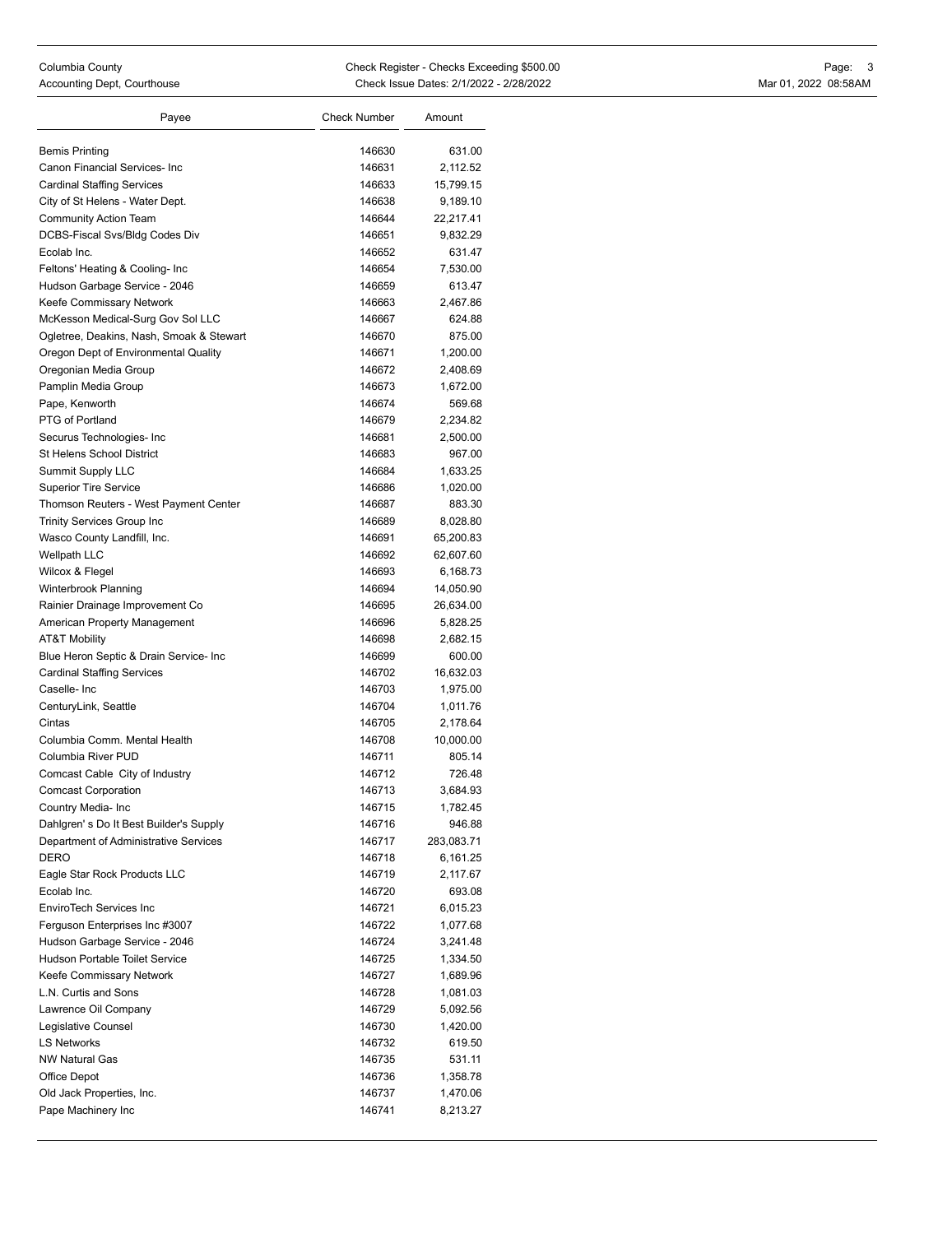| Columbia County          |  |
|--------------------------|--|
| Accounting Dept. Courtho |  |

| Payee                                     | <b>Check Number</b> | Amount    |
|-------------------------------------------|---------------------|-----------|
| Pape, Kenworth                            | 146742              | 26,725.47 |
| <b>PLATT</b>                              | 146743              | 985.68    |
| <b>Point Monitor</b>                      | 146744              | 4,497.00  |
| Quadient Finance USA Inc                  | 146746              | 663.75    |
| <b>Staples Business Credit</b>            | 146751              | 982.16    |
| Suburban Propane                          | 146752              | 1,053.71  |
| Sunset Auto Parts Inc                     | 146753              | 518.78    |
| <b>Sunset Equipment</b>                   | 146754              | 642.49    |
| The Home Depot Pro                        | 146755              | 1,152.25  |
| <b>TLH Enterprises</b>                    | 146756              | 3,055.00  |
| Traffic Safety Supply Co. Inc             | 146757              | 4,786.30  |
| Wilcox & Flegel                           | 146764              | 521.04    |
| WM Corporate Services, Inc.               | 146765              | 1,758.57  |
| Donaldson, Rachel A                       | 146768              | 7,144.68  |
| ADP-LLC                                   | 146771              | 1,536.40  |
| American Property Management              | 146772              | 5,828.25  |
| Association of OR Counties                | 146773              | 30,141.11 |
| Canon Financial Services- Inc             | 146777              | 4,953.61  |
| <b>Cardinal Staffing Services</b>         | 146779              | 10,382.65 |
| CenturyLink, Seattle                      | 146781              | 3,567.26  |
| <b>Charter Mechnical Contractors Inc.</b> | 146783              | 1,186.00  |
| Columbia County Legal Aid                 | 146787              | 1,575.00  |
| Columbia Health Services                  | 146788              | 3,524.68  |
| Columbia River Fire & Rescue              | 146789              | 3,256.49  |
| Columbia River PUD                        | 146790              | 5,350.01  |
| Dahlgren's Do It Best Builder's Supply    | 146795              | 736.45    |
| David Evans and Associates Inc            | 146796              | 4,910.84  |
| Dept of Administrative Service            | 146798              | 1,033.70  |
| <b>ECONorthwest</b>                       | 146800              | 806.00    |
| Evers Auto Body and Painting Inc.         | 146801              | 840.00    |
| Fishman, Laura                            | 146803              | 1,162.50  |
| Futurity IT Inc                           | 146804              | 3,750.00  |
| Hart Wagner LLP                           | 146806              | 9,180.00  |
| Hydrotex                                  | 146809              | 2,078.61  |
| Iron Mountain Records Mgmt.               | 146810              | 624.47    |
| Keefe Commissary Network                  | 146813              | 5,009.31  |
| Kynsi Construction Inc                    | 146815              | 25,000.00 |
| L.N. Curtis and Sons                      | 146817              | 645.59    |
| Lakeside Industries                       | 146818              | 1,416.00  |
| Lawrence Oil Company                      | 146819              | 6,146.44  |
| Legislative Counsel                       | 146820              | 925.00    |
| Loomis                                    | 146822              | 1,023.05  |
| McKesson Medical-Surg Gov Sol LLC         | 146824              | 895.29    |
| Moore lacofano Goltsman, Inc.             | 146825              | 2,562.50  |
| <b>MTR Western LLC</b>                    | 146826              | 41,961.83 |
| Northside Trucks & Equipment              | 146827              | 1,055.77  |
| OR Dept of Human Services                 | 146831              | 2,254.50  |
| Ron Turley Associates Inc                 | 146842              | 3,412.20  |
| Shera-Taylor, Diana M.                    | 146848              | 1,818.75  |
| Sunset Auto Parts Inc                     | 146849              | 558.04    |
| SYNCB/AMAZON                              | 146850              | 11,176.60 |
| Thomson Reuters - West Payment Center     | 146851              | 883.30    |
| Trotter & Morton Facility Svc of PNW      | 146852              | 1,672.00  |
| <b>Verizon Wireless</b>                   | 146854              | 3,900.50  |
| Wasco County Landfill, Inc.               | 146858              | 57,273.39 |
| West Oregon Electric Co-op Inc            | 146859              | 3,080.58  |
| Wilcox & Flegel                           | 146860              | 1,439.34  |
| Winterbrook Planning                      |                     |           |